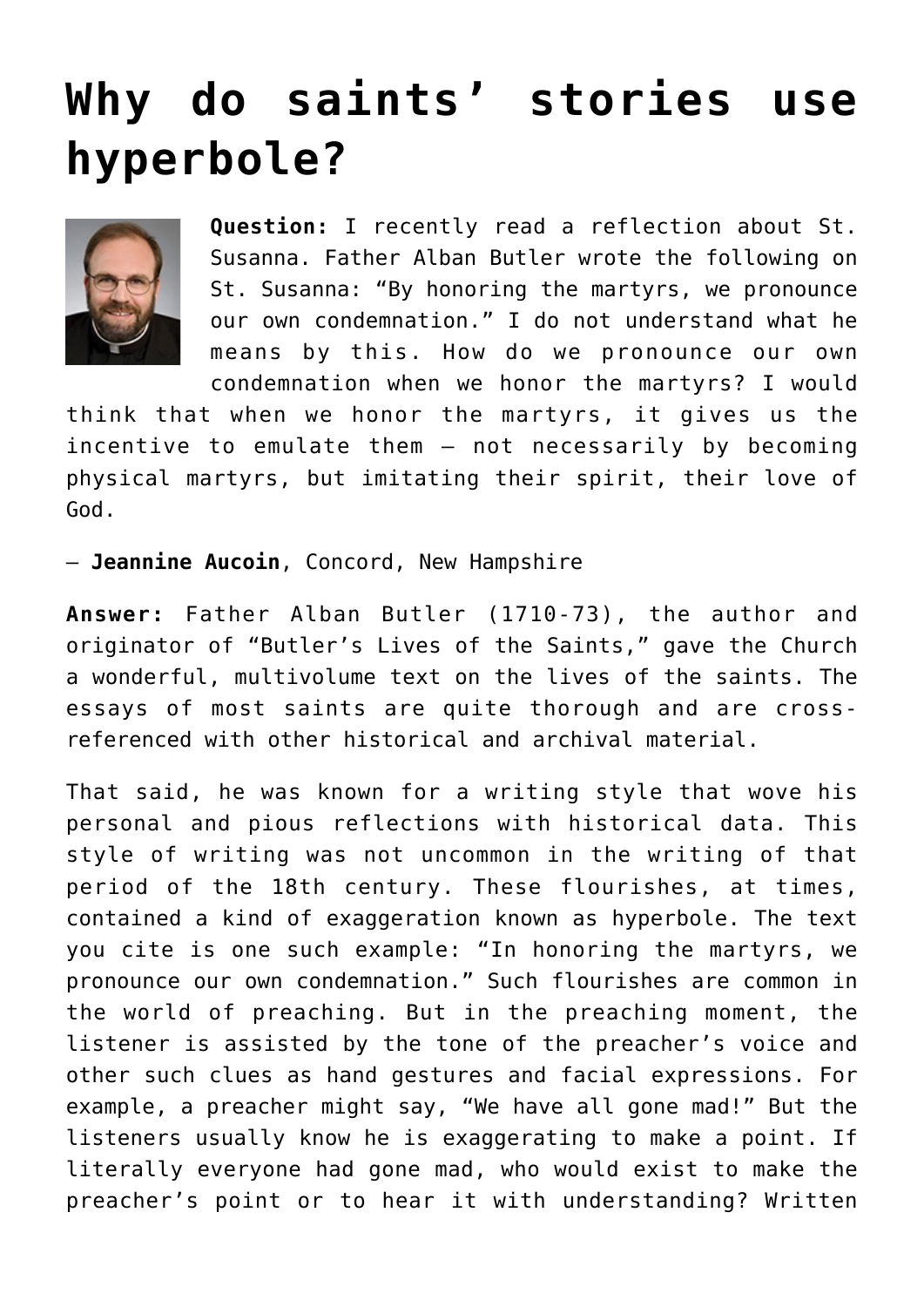texts, however, are "tone deaf" and thus lack some of the signals that help show intentional exaggeration and other flourishes.

Hence, when Father Butler says that honoring the martyrs pronounces a condemnation upon us, he is surely exaggerating. In effect, he means that when we look at what the martyrs were willing to endure for the Faith, it is rather pathetic at how little many others are willing to endure. Even a hard pew, a failed air conditioner or a long sermon are deemed intolerable by some. So, in reality, he is confirming your point that we emulate the martyrs and try to live up to their splendid example, not being so easily frustrated about minor difficulties.

Some were critical of Father Butler's style and willingness to include legendary material in his hagiography (study of the saints). Some in the later half of the 20th century wanted a more scientific approach that used only certain material and avoided rhetorical and pious commentary. For a brief time, his work fell out of favor. But it has largely returned in recent years to prominence and appreciation. It is a good resource as long as the literary style is accepted and there is a proper understanding of what is sure fact, what is less certain and what is simply his commentary.

## **The Transfiguration**

**Question:** What was the purpose of the Transfiguration? Did Jesus need to be transformed? Did he do it for the apostles? Did he need to talk with Moses and Elijah before his passion? I don't understand the meaning and purpose.

## — **Paul VanHoudt**, Erie, Colorado

**Answer:** Jesus did not need the Transfiguration. As you rightly note, he did this for the apostles. The preface for the feast of the Transfiguration says, "For he revealed his glory in the